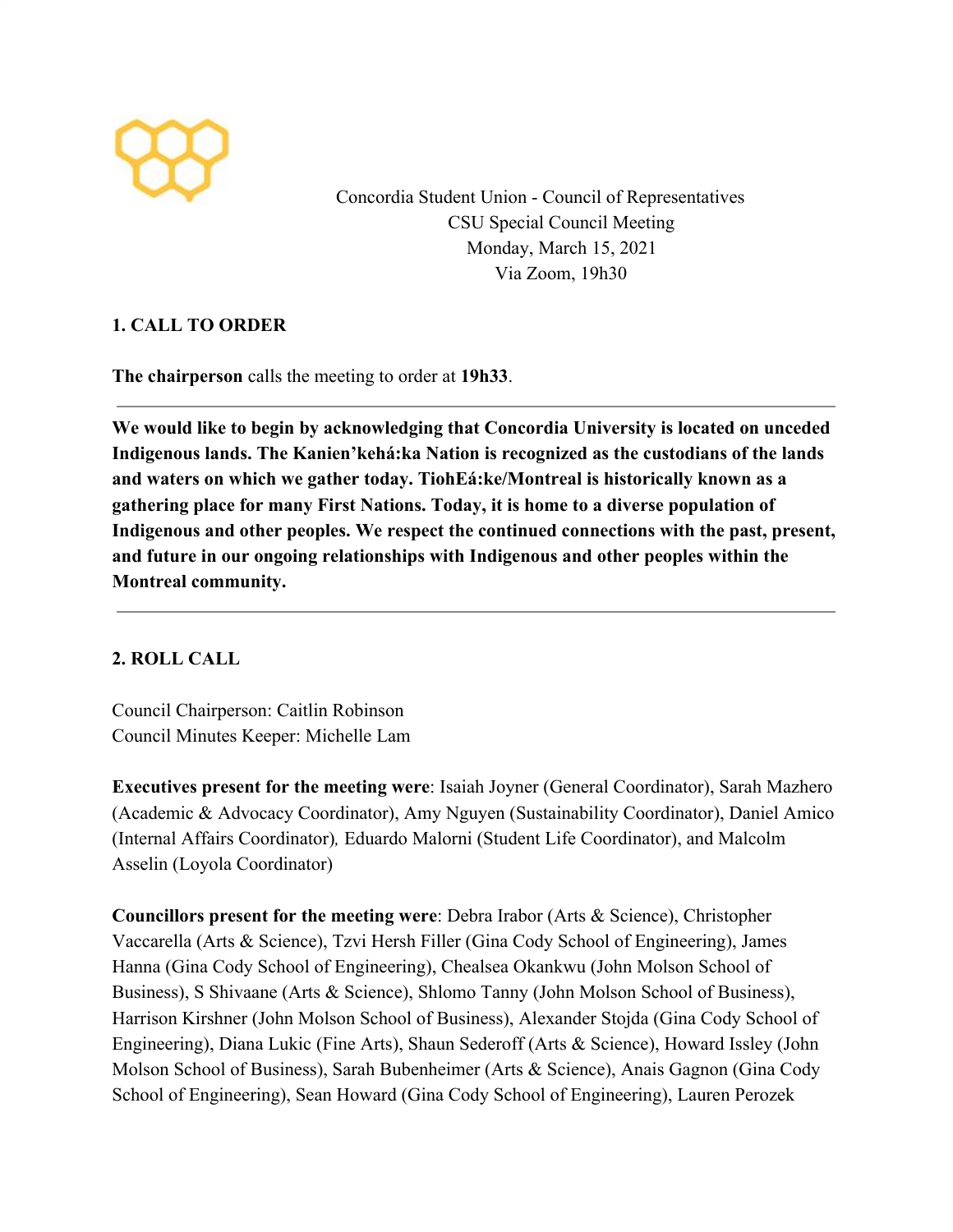(John Molson School of Business), Wyatt Niblett-Wilson (John Molson School of Business), Brandon Grimaldi (Arts & Science), Marlena Valenta (Arts & Science), Jeremya Deneault (John Molson School of Business)

**Executives absent for the meeting were:** Holly Mark-Hilton (Finance Coordinator), Victoria Pesce (External Affairs & Mobilization Coordinator)

**Councillors absent for the meeting were**: Arieh Barak (Independent), Roman Zelensky (Arts & Science), Jarrad Haas (Fine Arts), Phineas Ambrose Savchenko (Fine Arts)

## **3. Ballot Questions**

**James Hanna** presents the following motion. Seconded by **Tzvi Hersh Filler.** Motion fails. *WHEREAS* CSU Bylaw 2.1 defines the objectives of the CSU as including the promotion of the recreational interests of its members, the promotion of student activities and interests, the supporting of activities which enhance quality of life for Concordia students, and to be the representatives of the undergraduate students of Concordia.

*WHEREAS* Space Concordia and The Mindfulness Project have each acquired 750 valid undergraduate student signatures to be sent to referendum as fee levies, which 150% of the required amount.

*WHEREAS* the CSU council has voted to send the respective fee levy questions to referendum. *WHEREAS* CSU bylaw 9.6.1 can be interpreted to prevent these questions from being sent to referendum.

*WHEREAS* CSU bylaw 21.2 empowers the council to temporarily amend the bylaws without the need for referendum, for use in extreme situations.

*WHEREAS* technical correctness is technically the only correctness that matters.

*BE IT RESOLVED* that CSU Bylaw 9.6.1 be amended to remove the words "presented to the Chairperson of the Council of Representatives a minimum of five (5) days before the announcement of the Poll", in accordance with Bylaw 21.2

*BE IT FURTHER RESOLVED* that this change go into effect immediately,

*BE IT FURTHER RESOLVED* that this change is not to be sent to referendum and expire at the end of the 2020-2021 council mandate.

*BE IT FURTHER RESOLVED* that the Fee Levy questions previously suspected to be in violation of the provisions removed be re-added to the ballot of the 2020-2021 CSU General Elections, notwithstanding standing regulations 112 & 6.2.1 of the CSU's Policy on Elections and Referenda.

*BE IT FURTHER RESOLVED* that the budgetary impact of this motion is nil.

VOTE:

3 YES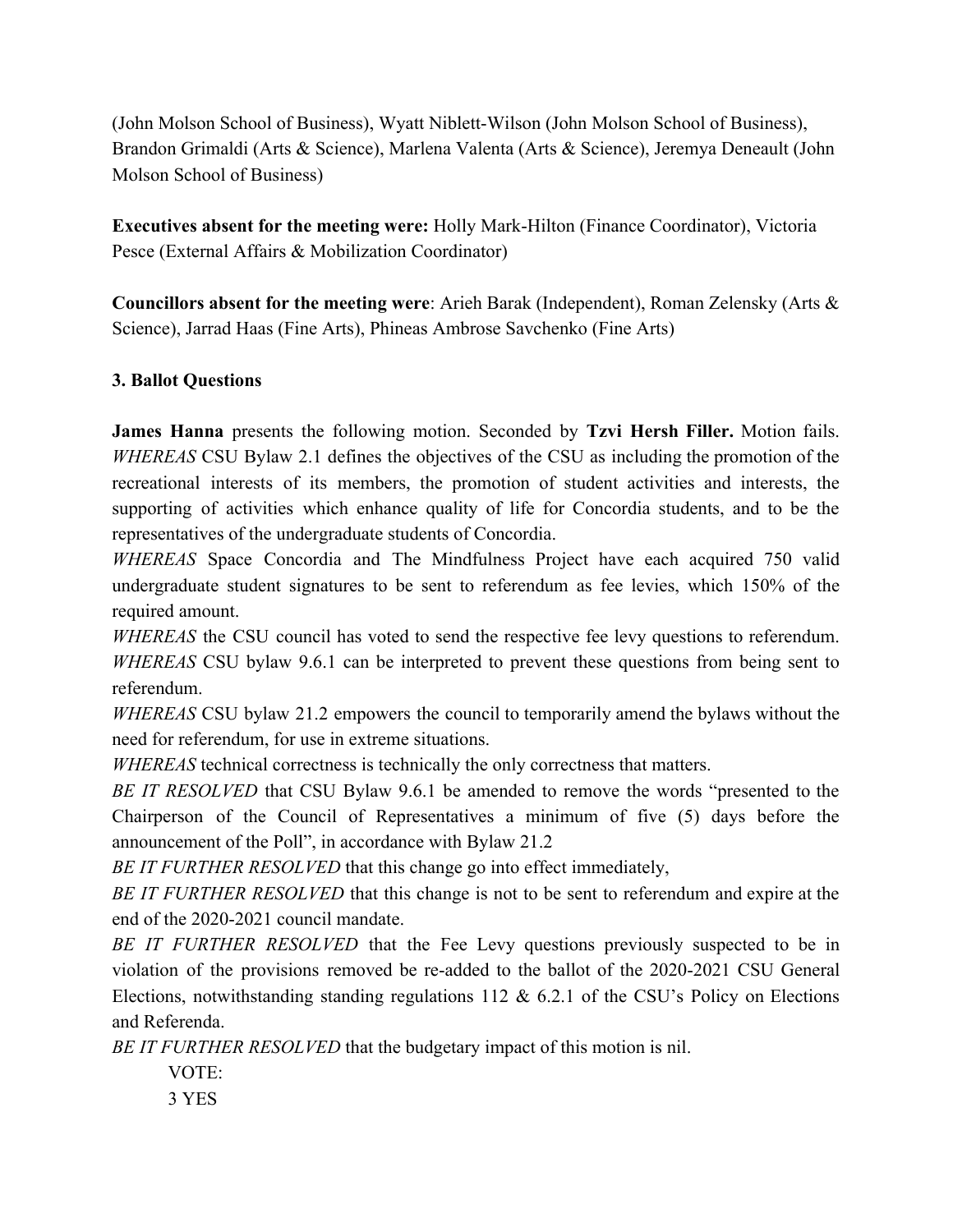16 NO 3 ABSTAIN

**James Hanna:** This is a nuclear option. Given the circumstances, we are justified in doing this. When we gave the fee levy committee the ability to extend the deadline due to COVID-19, we assumed that the new deadline would not violate any standing regulations, and the committee and the fee levy groups all acted in good faith. These fee levies met all of the deadlines that they were given, and it is because of our own mistake that might result in them not being able to bring their question to the referendum. We should fix the procedural errors that lead to this situation. We have the power to change this and restore the good faith that everyone has been acting on. There are no potentials for abuse in this motion.

**Eduardo Malorni** motions to enter closed sessions. Seconded by **Nicole Nashen**. Motion passes.

**Tzvi Hersh Filler** motions to allow a representative from both groups to enter closed sessions. Seconded by **James Hanna**. Motion passes.

VOTE: 15 YES 5 NO

**Lauren Perozek** calls the question. Seconded by **Wyatt Niblett-Wilson**. Opposed by **James Hanna**.

**Tzvi Hersh Filler** motions to enter the open session. Seconded by **S Shivaane**. Motion passes.

**Chairperson:** It was determined that these questions will not be going to the Referendum tomorrow

**Harrison Kirshner** motions to ratify the minutes from the closed session. Seconded. Motion passes

**Melize Ferrus** (Space Concordia): Can I get an explanation?

**Chairperson**: It was in closed session

**Melize Ferrus** (Space Concordia): That's in bad faith, for future reference. We should be able to get some explanation for the decision so we know how to avoid this situation in the future.

**Chairperson**: The motion wasn't based on the merits of the fee levies, but on whether the council wanted to set aside their bylaws.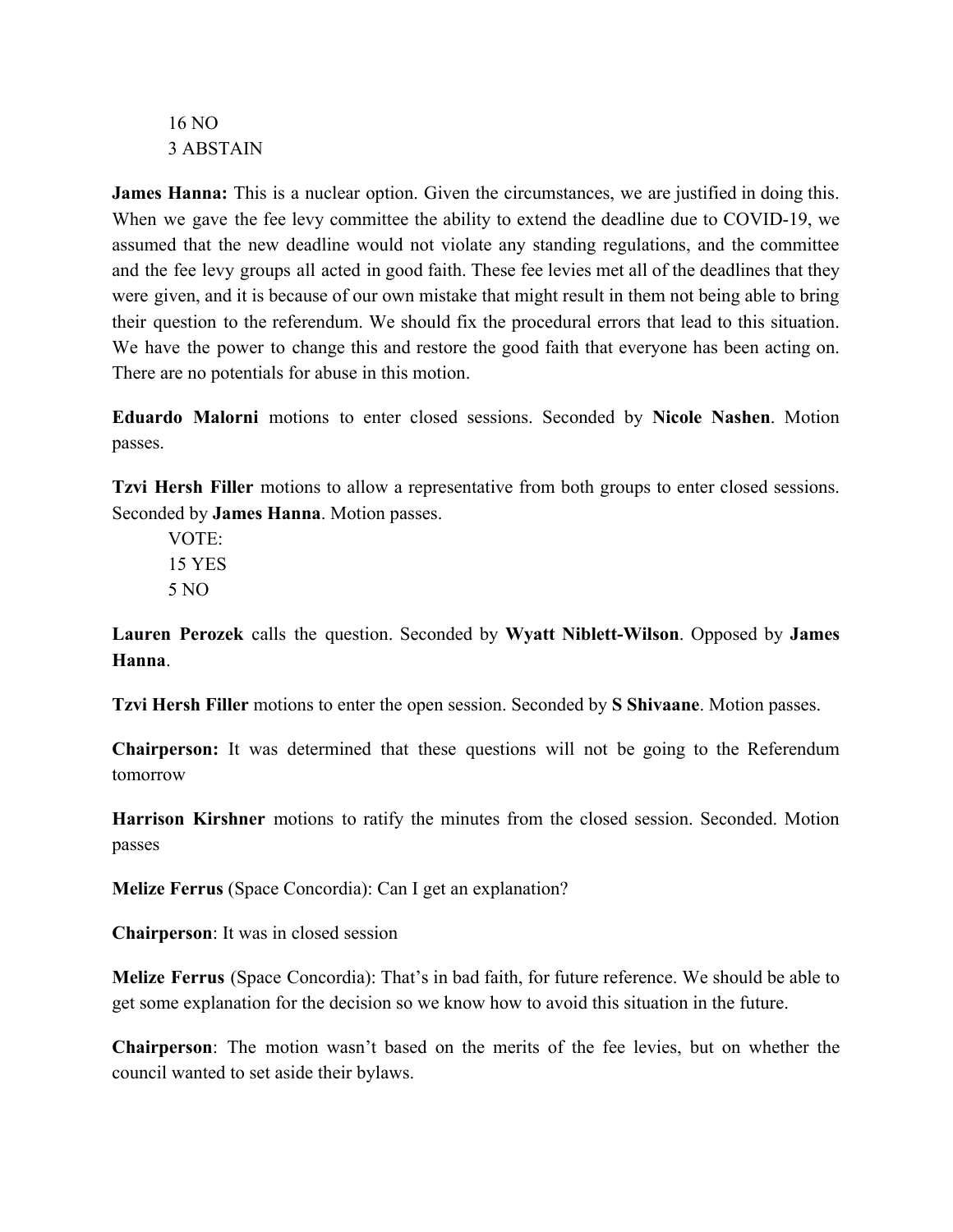**Tzvi Hersh Filler** motions to send both questions to the By-Election in November 2021. Seconded by **Sean Howard**

**Isaiah Joyner**: Is this in the spirit of the agenda point since we're at an SCM?

**Chairperson**: I would argue that it is.

**Tzvi Hersh Filler**: These groups have collected the required signatures, which is sufficient to send three questions to the referendum. They've gone through an anxious few days. The least we can do is to add it to the referendum, which is within our powers.

**Harrison**: I heard Mr. Hanna refer to one of my colleagues as "a f------ snake"

**James Hanna**: I apologize, I thought my mic was muted

**Alexander Stojda** motions to go for a five-minute recess. Seconded by **Nicole Nashen**. Motion passes.

**Lauren Perozek:** It would be wise for both Space Concordia and The Mindfulness Project to use this time to sort out some issues that the council brought up. One issue that Space Concordia had is their budget. They were not approved by the fee levy review committee or recommended by the head of that committee. Council sending a fee levy question to the referendum shouldn't be contentious. For The Mindfulness Project, this is an opportunity to work on recruitment.

**Nicole Nashen:** Would everything be directly sent to November?

**Chairperson**: Yes, since they met all the requirements

**Nathan McDonald-Fortier** (Space Concordia)**:** Lauren mentioned that we should take this time to review our application. However, the JB ruling was about how SR 9.6.1 applied to our situation, meaning the council shouldn't even be given a vote on this motion. You should get a lawyer to review that bylaw because it is the reason we're in this situation now. The CSU is open to lawsuits because of that bylaw.

**Tzvi Hersh Filler:** When did CJLO submit their signatures in the Fall?

**Chairperson**: I can get you an answer

**Tzvi Hersh Filler:** It was revealed to me "in a dream" that the Mindfulness Project does not have the resources to collect signatures again. It would be the right thing to do to send this to the November referendum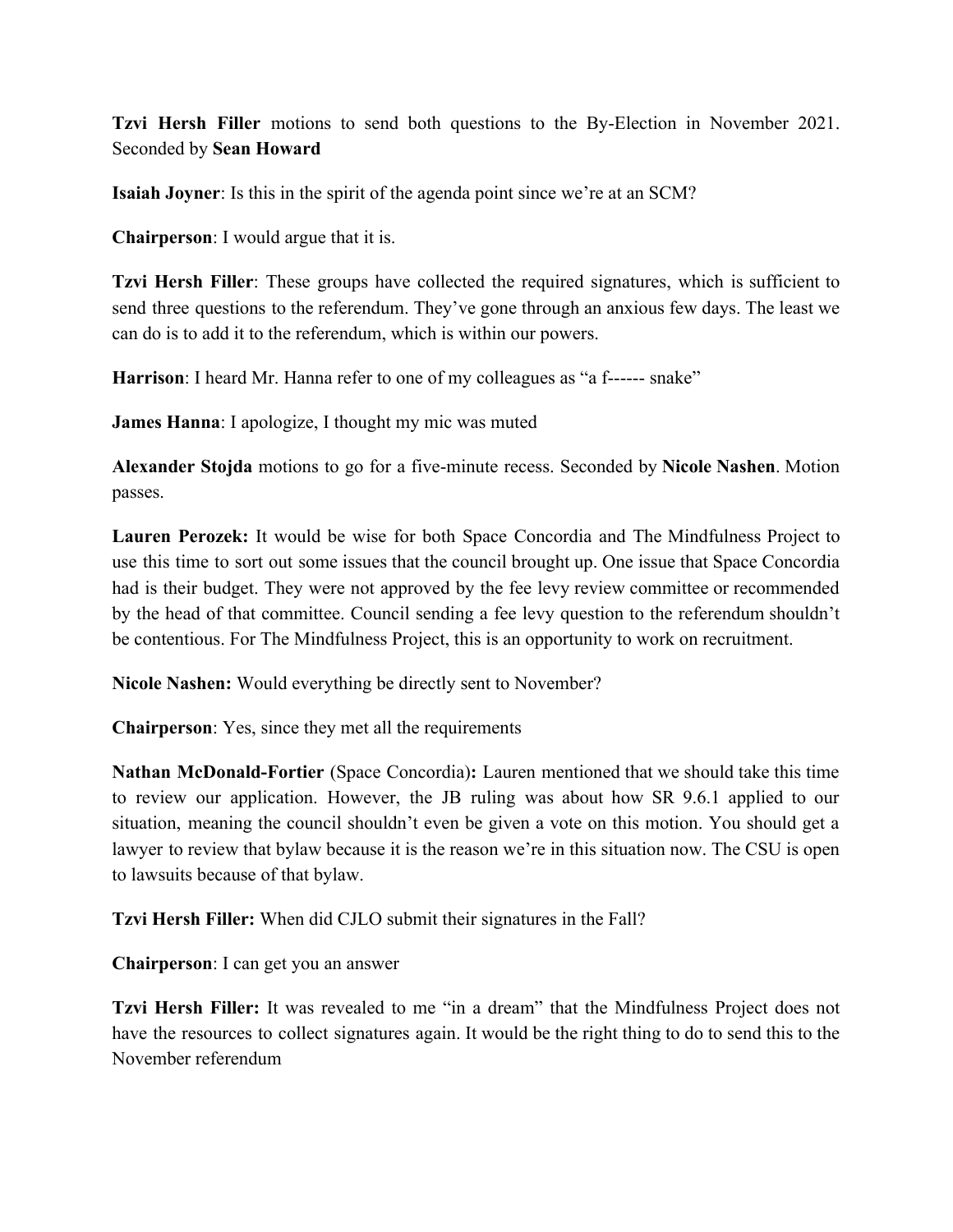**Harrison Kirshner**: Did Mr. Filler just reveal what happened in closed sessions by referring it to a "dream"?

**Tzvi Hersh Filler:** My apologies, I spoke out of order

**Nicole Nashen** motions to enter a closed session. Seconded by **Wyatt Niblett-Wilson**. Opposed by **James Hanna.** Motion passes.

VOTE: 14 YES 5 NO

**Nicole Nashen**: Based on people revealing their "dreams", we should enter a closed session to resolve this

**Melize Ferrus** (Space Concordia): It isn't fair to have a conversation about our merits without us being there. You're just speculating, instead, you should just allow us to speak on our own behalf

**James Hanna:** I can't talk about why the closed session was used in bad faith to disadvantage Space Concordia and The Mindfulness Project

**James Hanna** motions to invite two representatives from Space Concordia and The Mindfulness Project into the closed session. Seconded. Motion fails.

**Nicole Nashen** calls the question. Seconded by **Brandon Grimaldi**.

**Eduardo Malorni** motions to table this discussion until after consulting with the CSU lawyers. Seconded by **Wyatt Niblett-Wilson.** Opposed. Motion passes.

VOTE: 16 YES 1 NO 1 ABSTAIN

**Lauren Perozek** calls the question. Seconded by **Wyatt Niblett-Wilson**.

**Wyatt Niblett-Wilson** motion to return to the open session. Seconded by **Isaiah Joyner.** Motion passes.

**Wyatt Niblett-Wilson** motions to ratify the minutes of the closed session. Seconded by **Isaiah Joyner**. Motion passes.